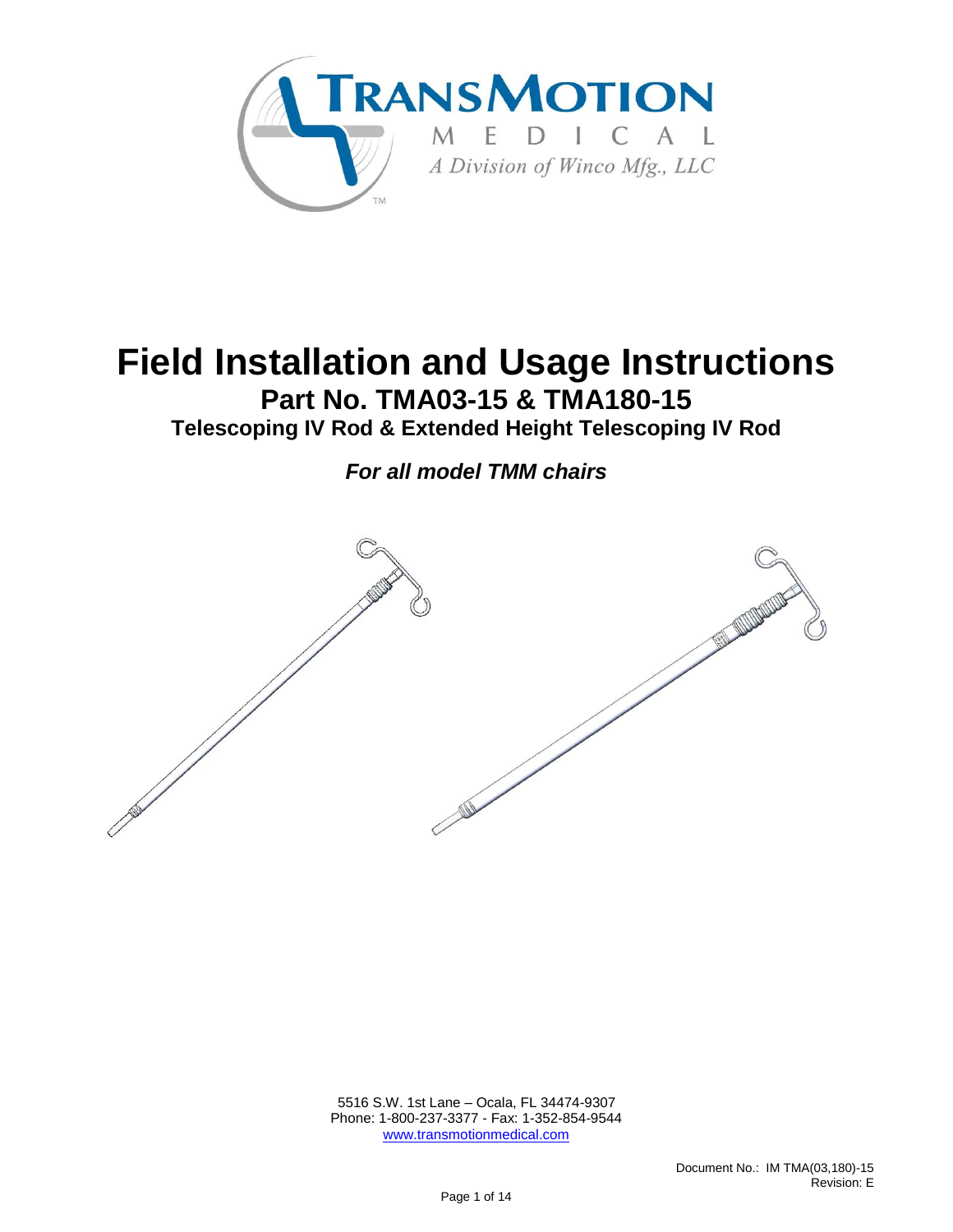### **TABLE OF CONTENTS**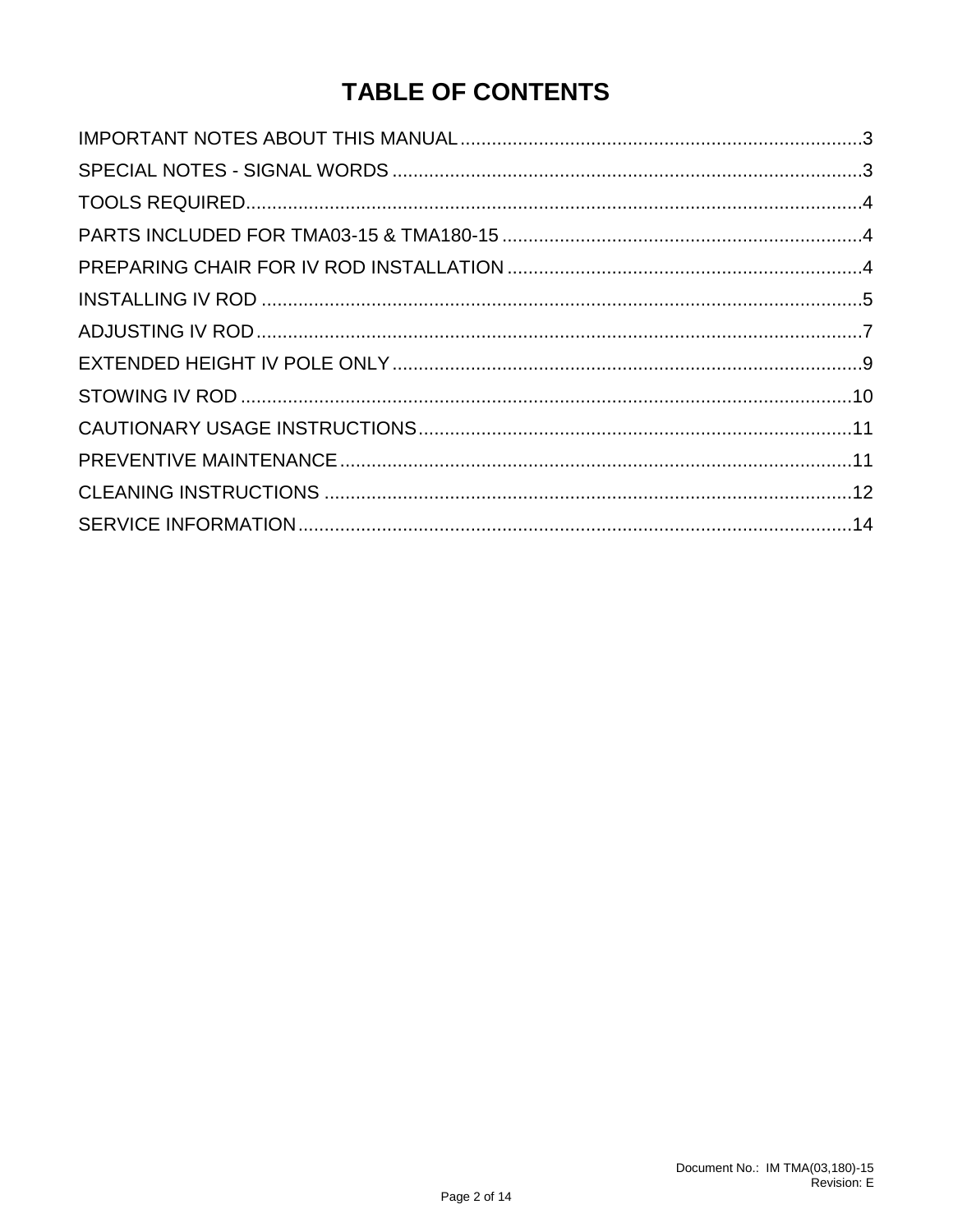#### <span id="page-2-0"></span>**IMPORTANT NOTES ABOUT THIS MANUAL**

This Field Installation and Usage Instruction manual is intended to assist you with installation of your TransMotion Medical Product. Carefully read this manual before using the equipment or doing service / maintenance on it. If you are unable to understand the WARNINGS, CAUTIONS, and instructions, contact TransMotion Medical Customer Service before attempting to operate or service the equipment. Otherwise, personal injury or property damage may result.

To ensure safe operation of this device, it is essential that methods and procedures be established for educating and training staff on the safe and effective operation of the product.

TransMotion Medical reserves the right to change specifications without notice.

The information contained in this document is subject to change without notice.

Specifications listed are nominal, and operation may vary slightly from unit to unit due to tolerance variations.

Figures contained within this document may not depict exactly the model you have. This document may cover many closely related models.

#### <span id="page-2-1"></span>**SPECIAL NOTES - SIGNAL WORDS**

Signal words are used in this manual and apply to hazards which could result in injury or property damage. The following is a definition of those signal words as used in this document:

#### **A DANGER**

Indicates an imminently hazardous situation which, if not avoided, will result in death or serious injury.

#### **AWARNING**

Indicates a potentially hazardous situation which, if not avoided, could result in death or serious injury.

#### **ACAUTION**

Indicates a potentially hazardous situation which, if not avoided, may result in minor or moderate injury. It may also be used to alert against unsafe practices or potential property damage hazards.

# **NOTICE**

Provides important information, makes special instructions clearer, or provides service personnel information to make maintenance easier.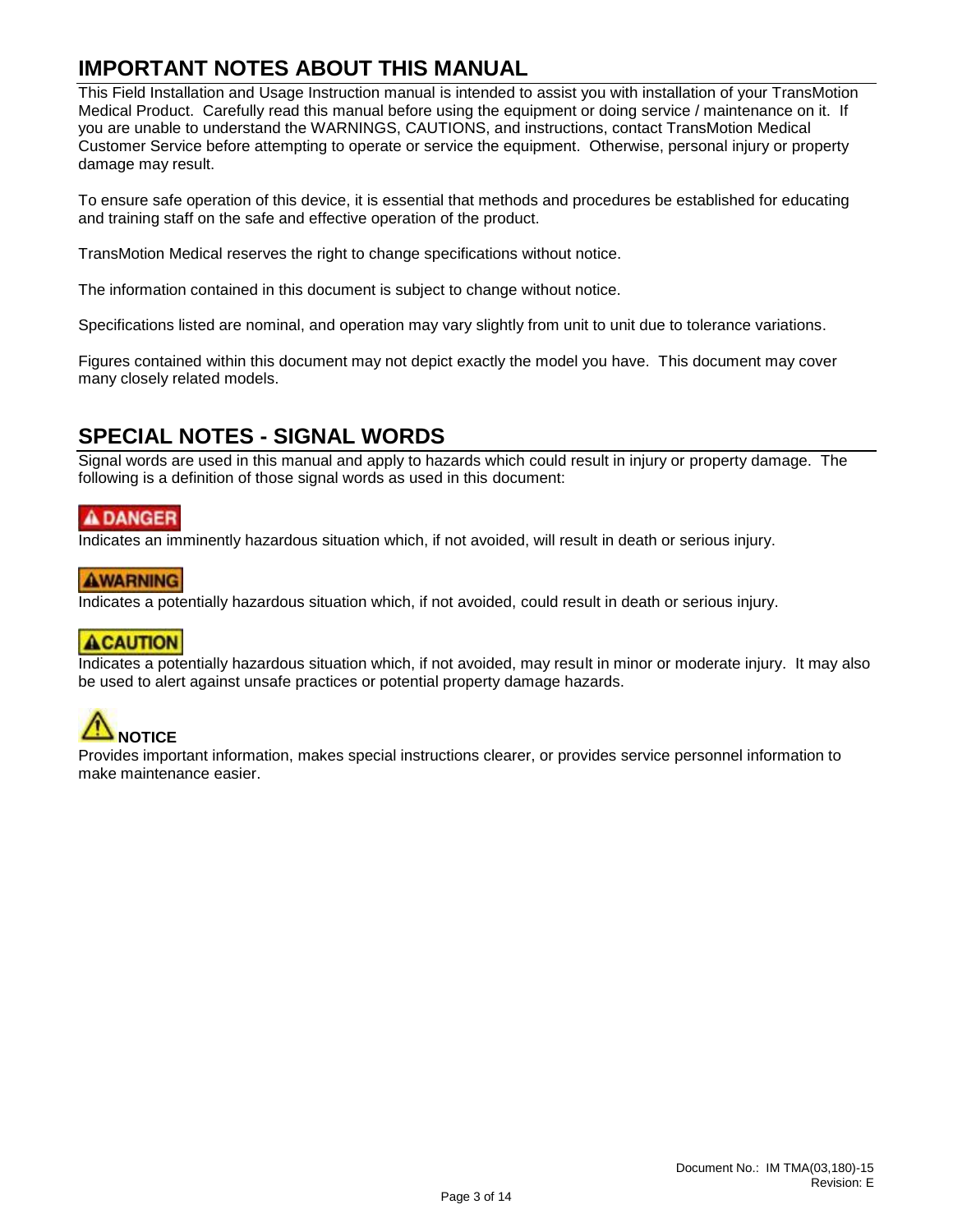### <span id="page-3-0"></span>**TOOLS REQUIRED**

Tools are not required to install IV Rod.

### <span id="page-3-1"></span>**PARTS INCLUDED FOR TMA03-15 & TMA180-15**

IV rod is shipped (as shown here) and does not require added assembly.

If any features seem damaged due to shipping, contact TMM Service Department toll-free at 1-800-237-3377.



### <span id="page-3-2"></span>**PREPARING CHAIR FOR IV ROD INSTALLATION**

- 1) Locate IV rod mounting holes.
- 2) Make sure holes are clear of any obstructions or debris to ensure a secure fit.



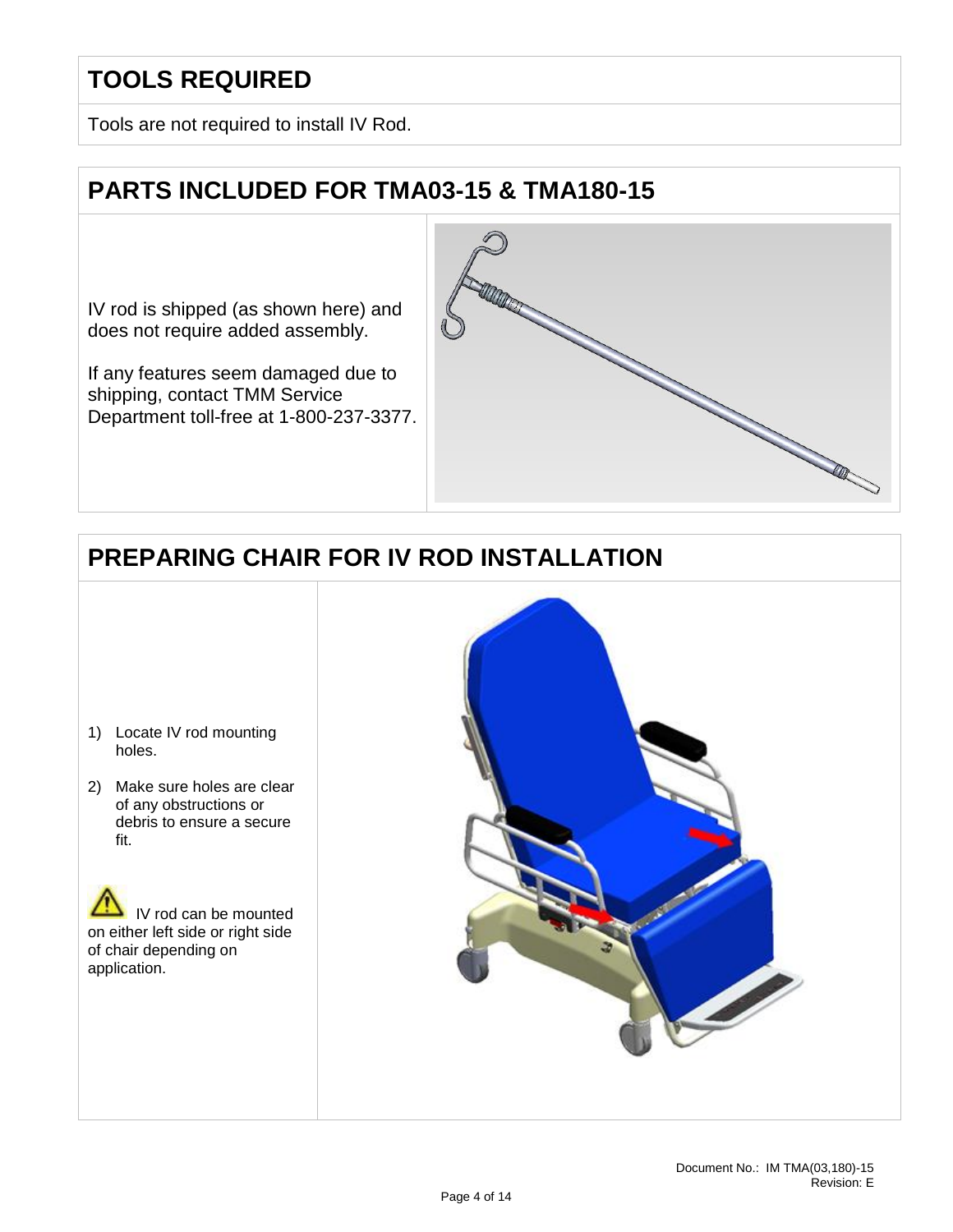### <span id="page-4-0"></span>**INSTALLING IV ROD**

1) Align slot on end of rod so that it mates with locating pin at bottom of mounting hole.



2) Insert end of rod into mounting hole.

#### **ACAUTION**

The cushion may have to be pushed to the side to access mounting hole. Ensure cushion fabric is not caught by IV rod to prevent tearing.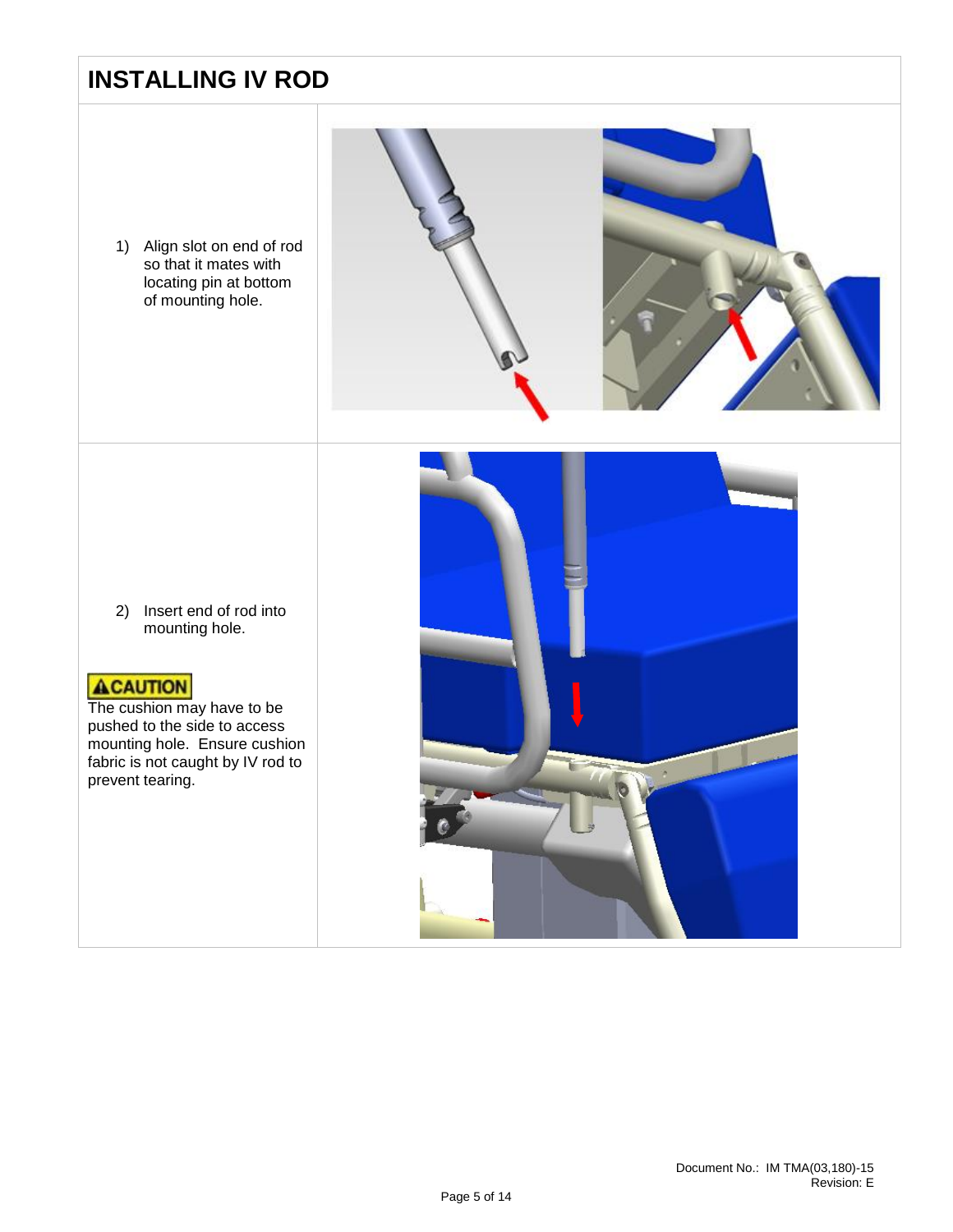3) Ensure rod is seated securely and is lined up with locating pin correctly.

### AWARNING

Failure to install IV rod correctly may cause accessory malfunction that could result in serious injury.



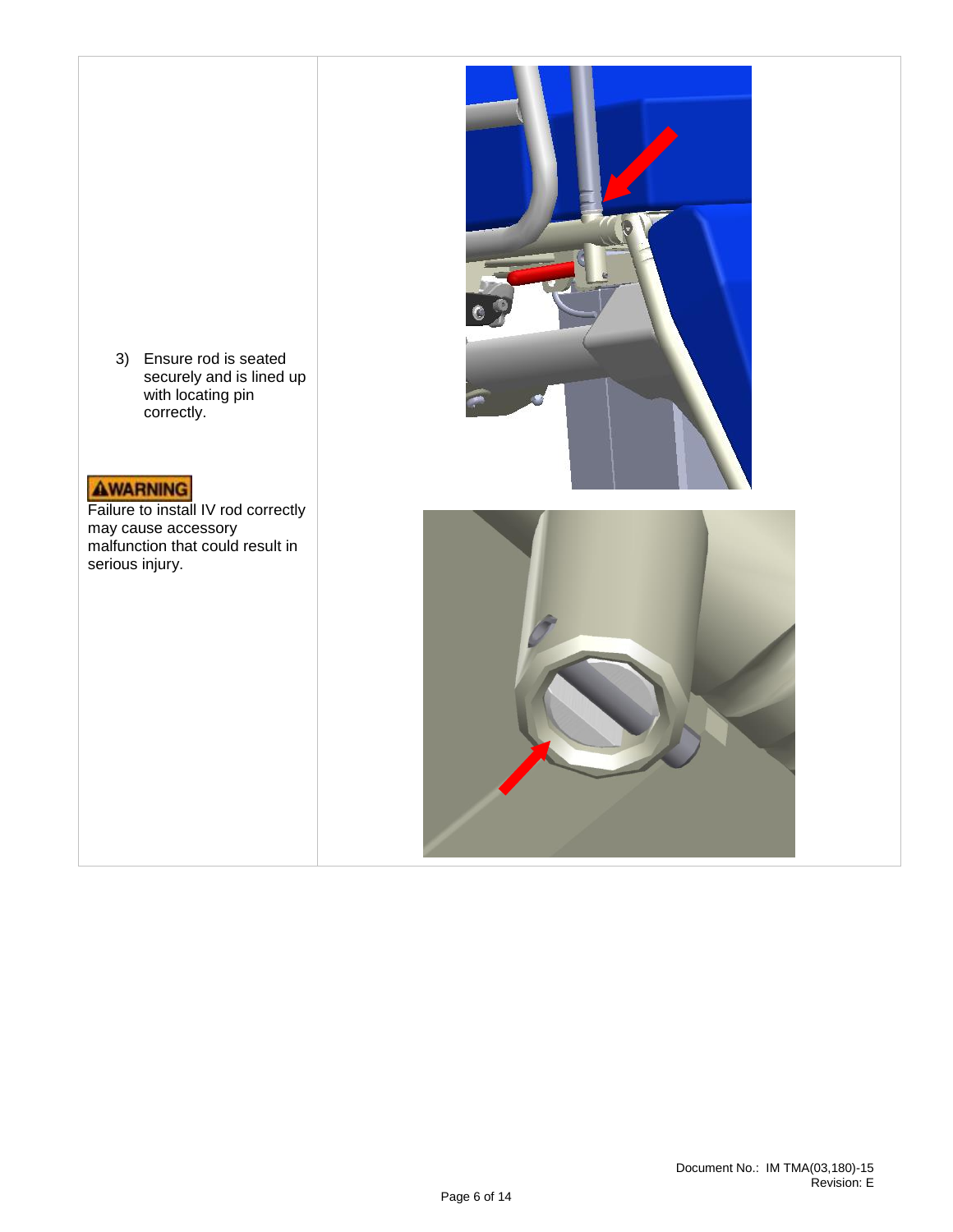4) When accessory is fully installed, chair should appear as shown.

#### **ACAUTION**

IV rod moves up and down with chair. To avoid potential injury to patient, ensure IV cord does not get pulled or tangled while changing chair position.

#### ACAUTION

Accessory location could inhibit patient's ability to enter and exit the chair from the side. Assist patient or have patient use opposite side of chair for ingress/egress to prevent injury.



### <span id="page-6-0"></span>**ADJUSTING IV ROD**

1) Rotate locking collar counter clockwise to free rod.

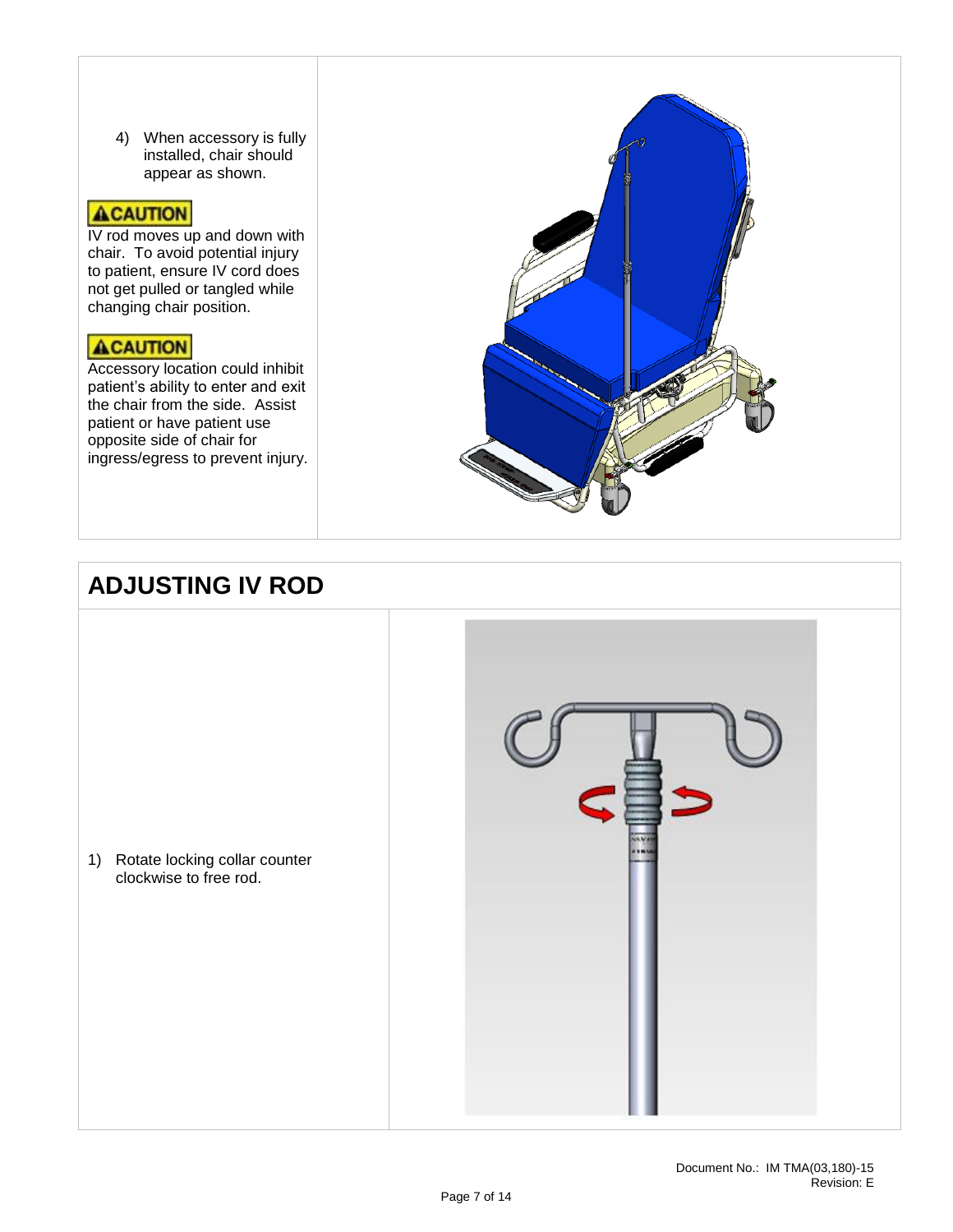2) Extend rod to desired length.





3) Rotate locking collar clockwise to secure rod in place.

#### **AWARNING**

Ensure locking collar is secured tightly to prevent failure of locking mechanism. Failure to do so could result in serious injury.

#### **AWARNING**

Maximum weight capacity of IV hooks is 10 pounds (about 4 bags of fluid). Hanging weight, that exceeds 10 pounds, from IV hooks could result in device failure and possible injury.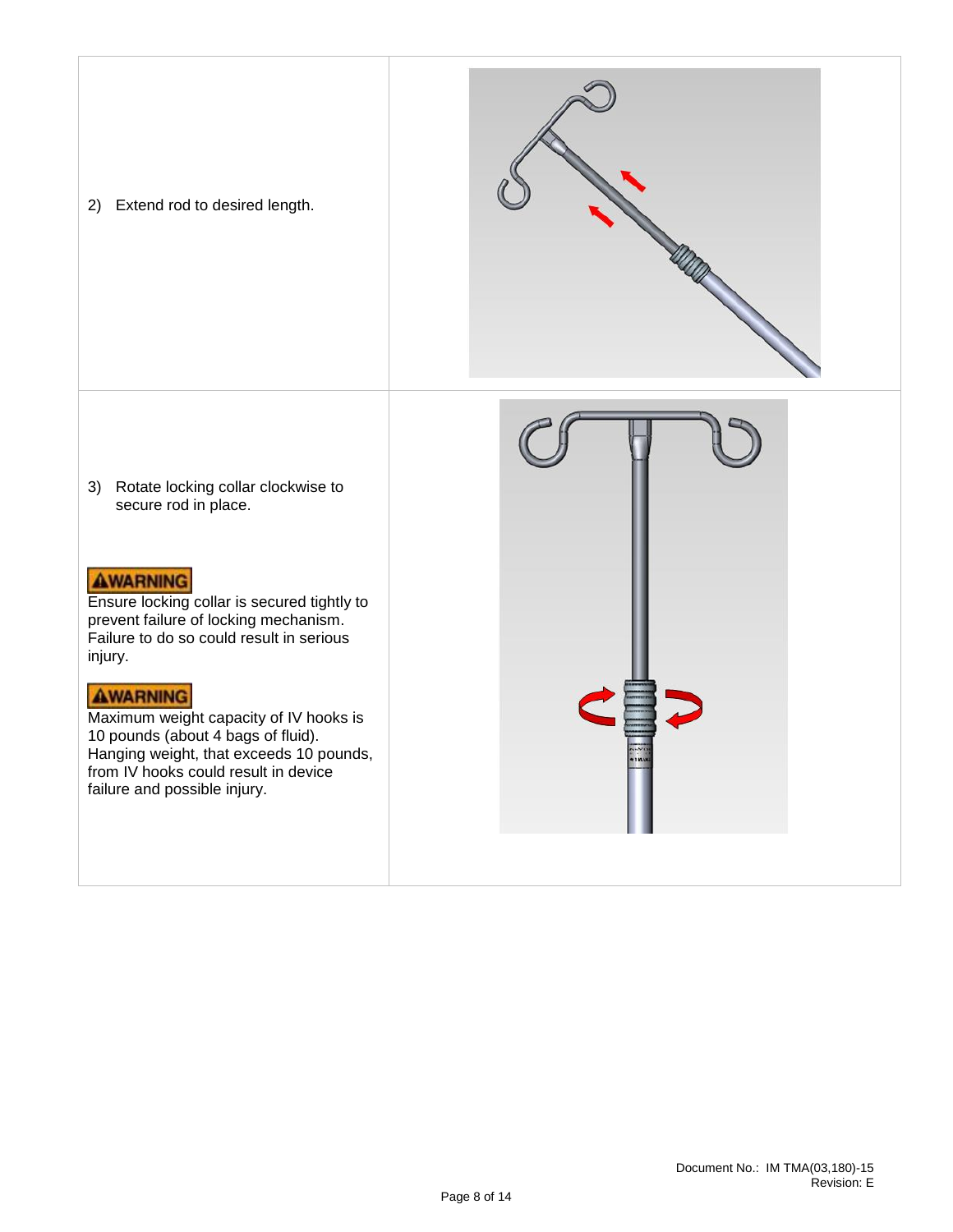

#### **ACAUTION**

To prevent property damage the extended height IV rod should be lowered or removed when transporting stretcherchair.



### <span id="page-8-0"></span>**EXTENDED HEIGHT IV POLE ONLY**

1.) Infusion pumps and other mountable equipment may be mounted to the extended height IV rod on the bottom, stationary tube which is 1" in diameter. Mount infusion pump securely by following installation instructions provided by infusion pump or equipment manufacturer.

#### **AWARNING**

Maximum weight capacity of the bottom tube is 40 pounds. Mounting equipment, that exceeds 40 pounds, to the IV rod could result in device failure and possible injury.

#### **AWARNING**

The standard IV rod, TMA03-15, is not designed to accommodate infusion pumps or other mountable equipment. Mounting a pump to this IV rod could result in device failure and possible injury.

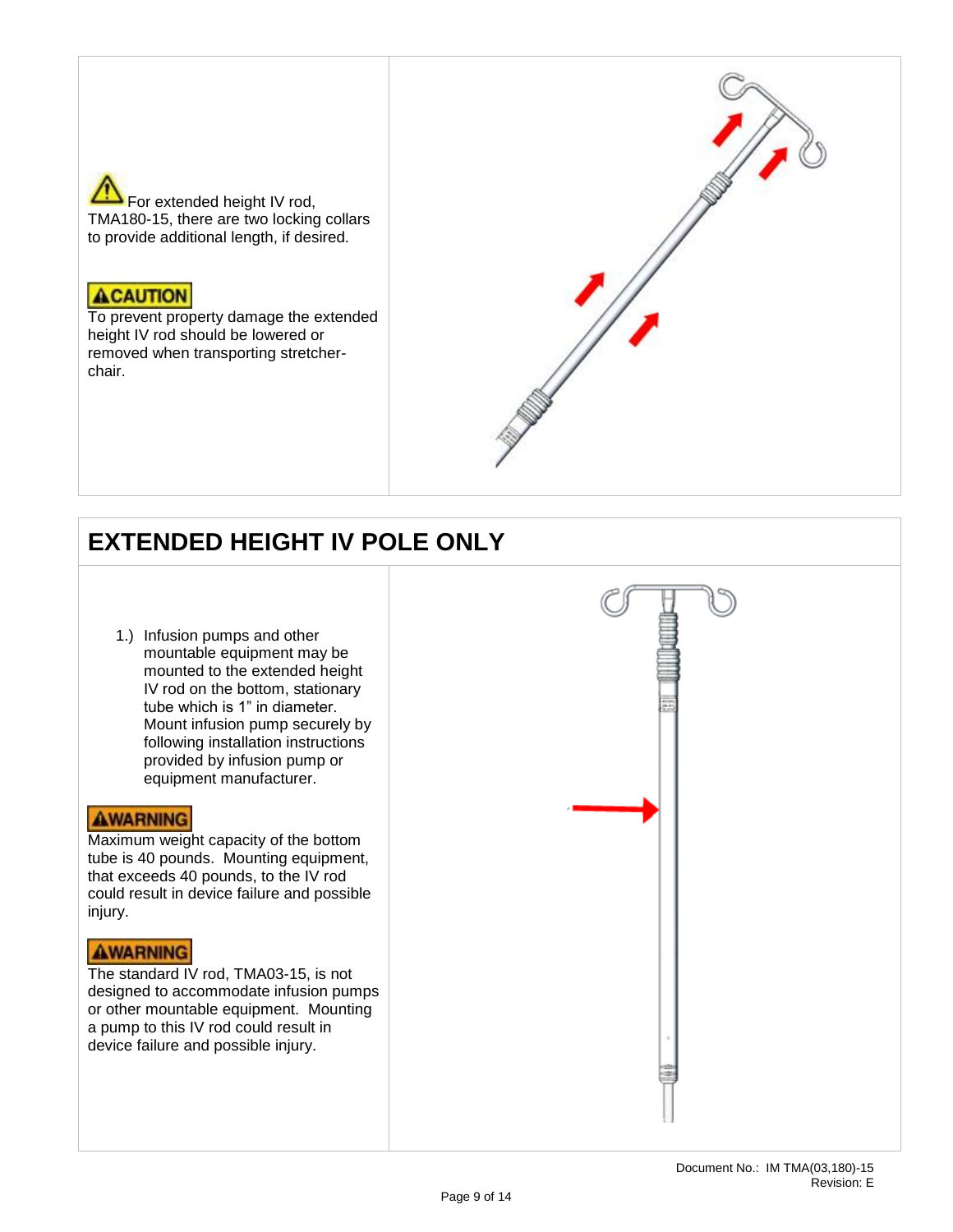<span id="page-9-0"></span>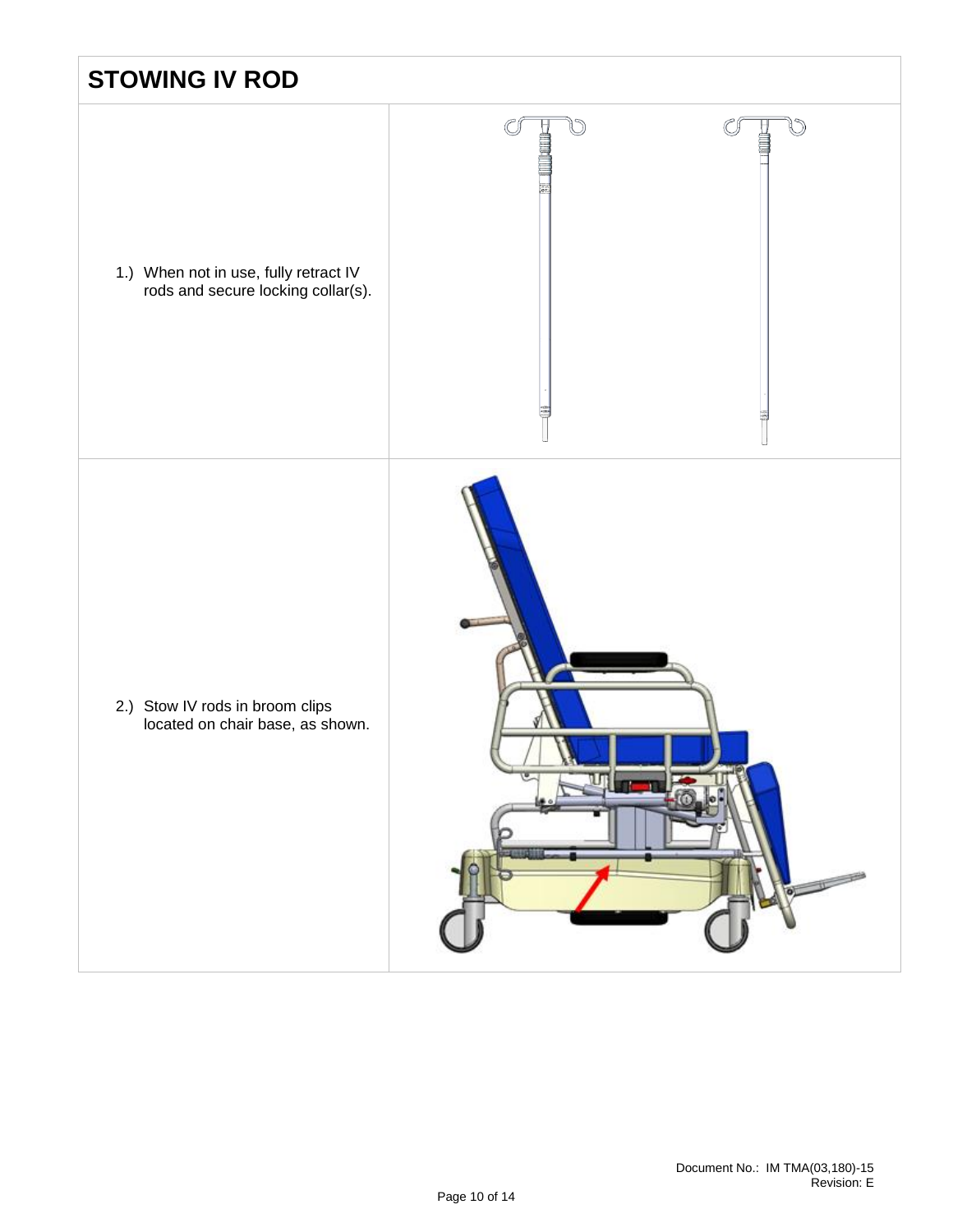#### <span id="page-10-0"></span>**CAUTIONARY USAGE INSTRUCTIONS**

When using this accessory, please follow these cautionary usage instructions:

**ACAUTION** TO PREVENT PERSONAL INJURY TO MEDICAL PERSONNEL AND / OR PATIENT, ENSURE **IV ROD IS PROPERLY INSTALLED AND SECURELY ENGAGED PRIOR TO TRANSPORTING PATIENT / CHAIR, AND PRIOR TO USE OF IV SYSTEM.**

**ACAUTION IV ROD DOES NOT "LOCK" IN POSITION AND IS ONLY HELD IN PLACE BY GRAVITY.**

#### <span id="page-10-1"></span>**PREVENTIVE MAINTENANCE**

To ensure proper operation, this accessory should be inspected and maintained as described below.

| <b>COMPONENT</b>  | <b>FREQUENCY</b>   | <b>PROCEDURE</b>                                                     | <b>TOOL</b> | <b>COMMENT</b>               |
|-------------------|--------------------|----------------------------------------------------------------------|-------------|------------------------------|
| Locking Mechanism | Every three months | Inspect locking<br>mechanism for<br>proper tightening<br>capability. | ٠           | Replace IV rod as<br>needed. |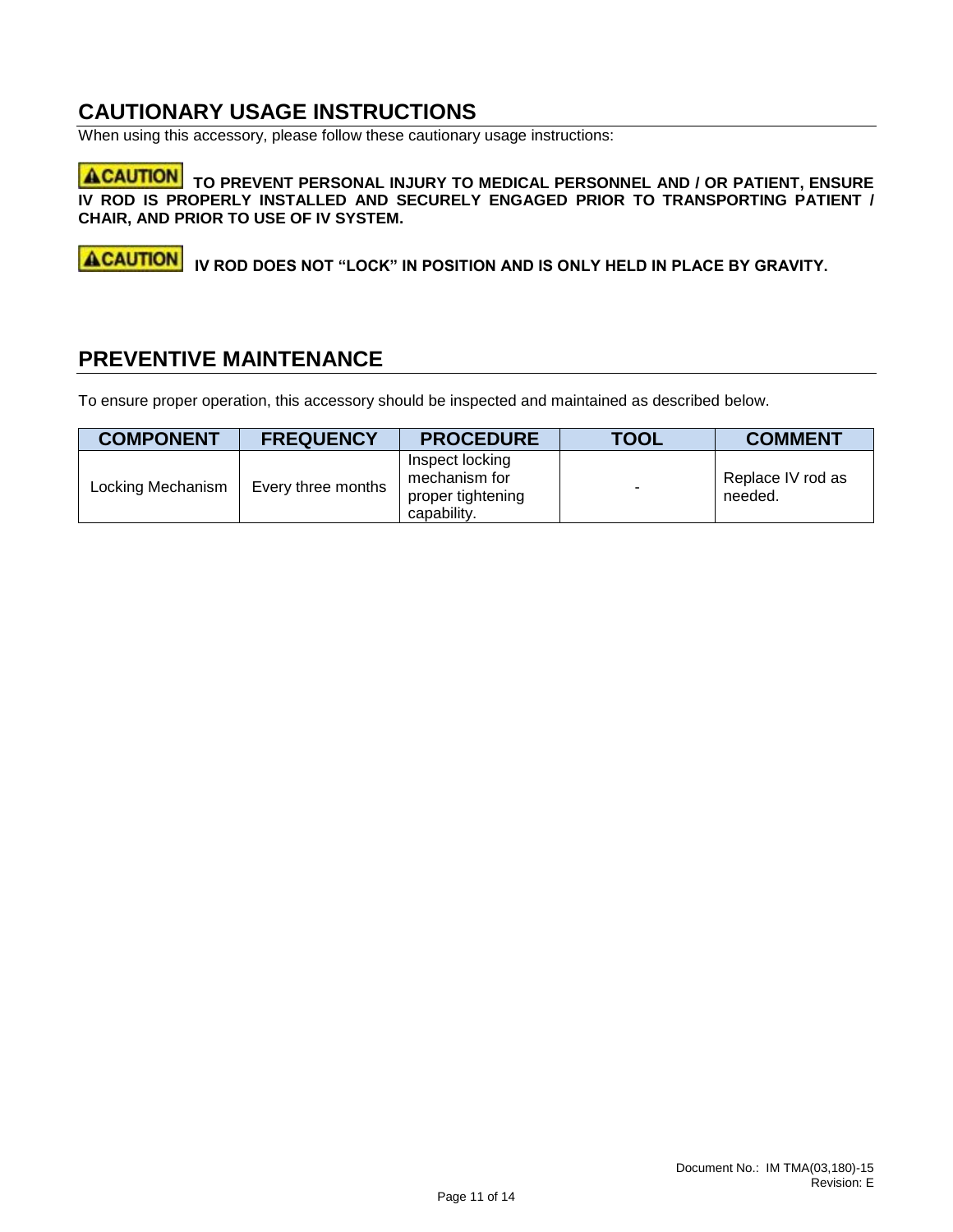# **ACAUTION** STEAM AND/OR PRESSURE CLEANING CHAIR WILL VOID WARRANTY

| <b>COMPONENT</b>                                 | <b>FREQUENCY</b>                                       | <b>PROCEDURE</b>                                   | <b>CLEANING</b><br><b>AGENT</b>                              | <b>COMMENT</b>                                        |
|--------------------------------------------------|--------------------------------------------------------|----------------------------------------------------|--------------------------------------------------------------|-------------------------------------------------------|
| All Rails and Painted<br>Metal                   | As required/in<br>accordance with<br>facility policies | Wipe with damp<br>cloth and allow to<br>air dry    | Facility approved<br>detergents,<br>disinfectants &<br>water | Check for chipped<br>paint/chrome                     |
| <b>Base Cover</b>                                | As required/in<br>accordance with<br>facility policies | Wipe with damp<br>cloth and allow to<br>air dry    | Facility approved<br>detergents,<br>disinfectants &<br>water | Check for peeling or<br>missing labels                |
| Actuators and<br><b>Battery Pack</b>             | As required/in<br>accordance with<br>facility policies | Wipe with damp<br>cloth and allow to<br>air dry    | Facility approved<br>detergents,<br>disinfectants &<br>water | Clean exterior<br>surfaces only with<br>minimal water |
| Pendants                                         | As required/in<br>accordance with<br>facility policies | Wipe with damp<br>cloth and allow to<br>air dry    | Facility approved<br>detergents,<br>disinfectants &<br>water | Clean exterior<br>surfaces only with<br>minimal water |
| All Other Surfaces                               | As required/in<br>accordance with<br>facility policies | Wipe with damp<br>cloth and allow to<br>air dry    | Facility approved<br>detergents,<br>disinfectants &<br>water | Check for damage                                      |
| <b>TransMotion</b><br><b>Medical Accessories</b> | As required/in<br>accordance with<br>facility policies | Wipe with damp<br>cloth and allow to<br>air dry    | Facility approved<br>detergents,<br>disinfectants &<br>water | Check for damage                                      |
| 3rd Party<br>Accessories                         | As required/in<br>accordance with<br>facility policies | Consult manual provided by accessory manufacturer. |                                                              |                                                       |

\* Use of Facility approved detergents and disinfectants must comply with the instructions provided by the manufacturer(s) of those products.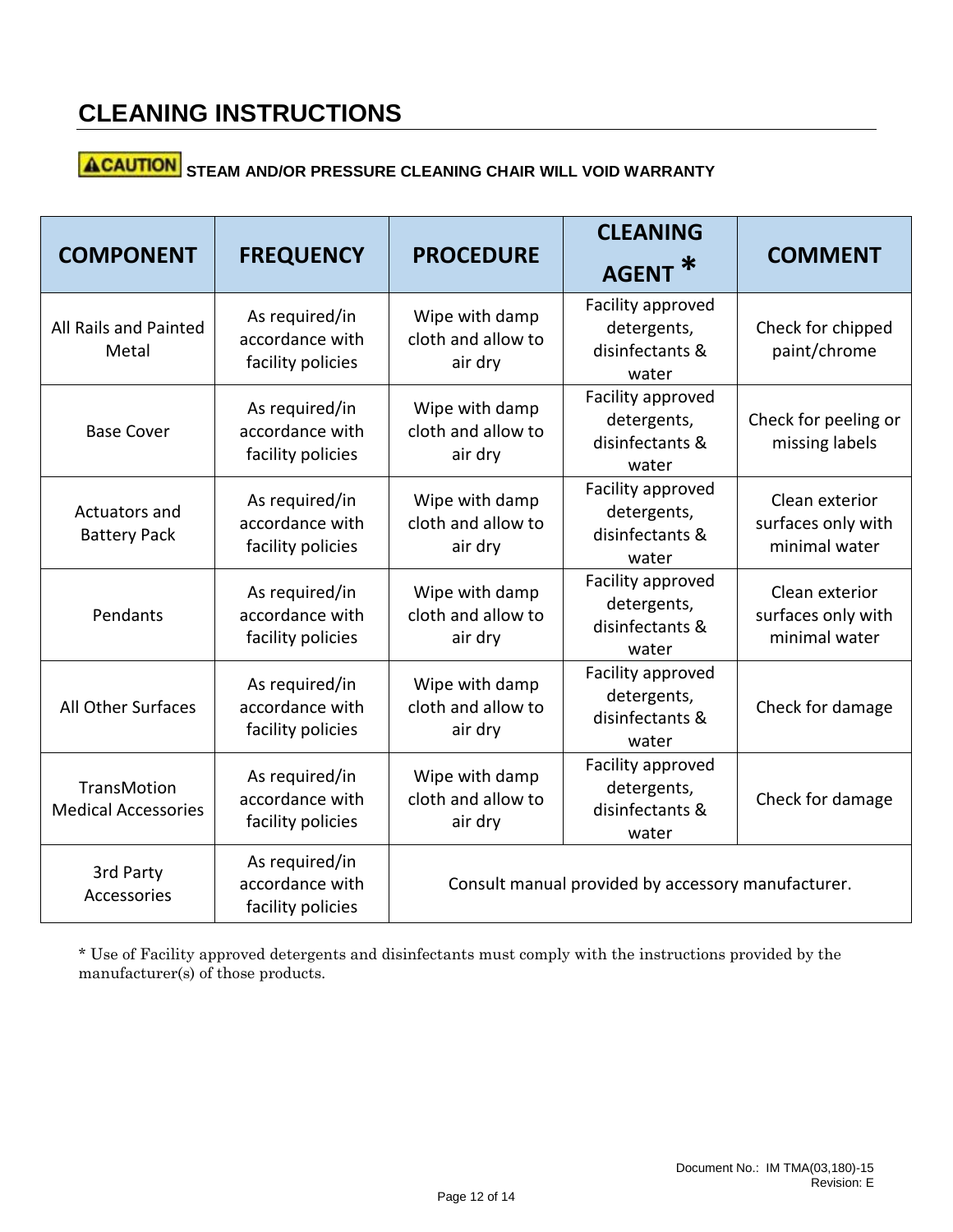### **Upholstery Care & Cleaning Instructions**

Proper care is essential in ensuring the durability and reliability of TransMotion Medical upholstery. In general, all products should be:

- 1. Cleaned
- 2. Disinfected (in accordance with facility policy)
- 3. Rinsed
- 4. Allowed to air dry

It is important to note that the terms "disinfecting" and "cleaning" should not be used interchangeably. Disinfectants alone will not provide adequate cleaning since they do not have the appropriate properties to cut grease or oil and remove grime, hair or skin oils. The appearance, feel and performance of your upholstery may diminish if not cleaned properly.

#### **Cleaning:**

Remove hair, grime and body oils. Your upholstery should be cleaned on a regular basis with a damp cloth soaked in a mild soap and water solution. Avoid harsh detergents or chemicals that could damage the finish of your product. If disinfecting with manufacturer approved chemicals or bleach, the upholstery MUST be wiped off using clean water on a damp cloth and allowed to air-dry as a final step. Failure to rinse upholstery with clean water can result in a build-up of residues that, over time, may lead to drying, cracking or other undesirable changes to appearance, feel and performance.

Retain all instructional tags for future use.

Contact the manufacturer of the fabric used in your upholstery for a current list of approved disinfectants. TransMotion Medical Customer Care can assist with identifying which upholstery was used with your Stretcher-Chair.

For customer supplied and non-standard materials, please refer to the individual manufacturer's cleaning instructions.